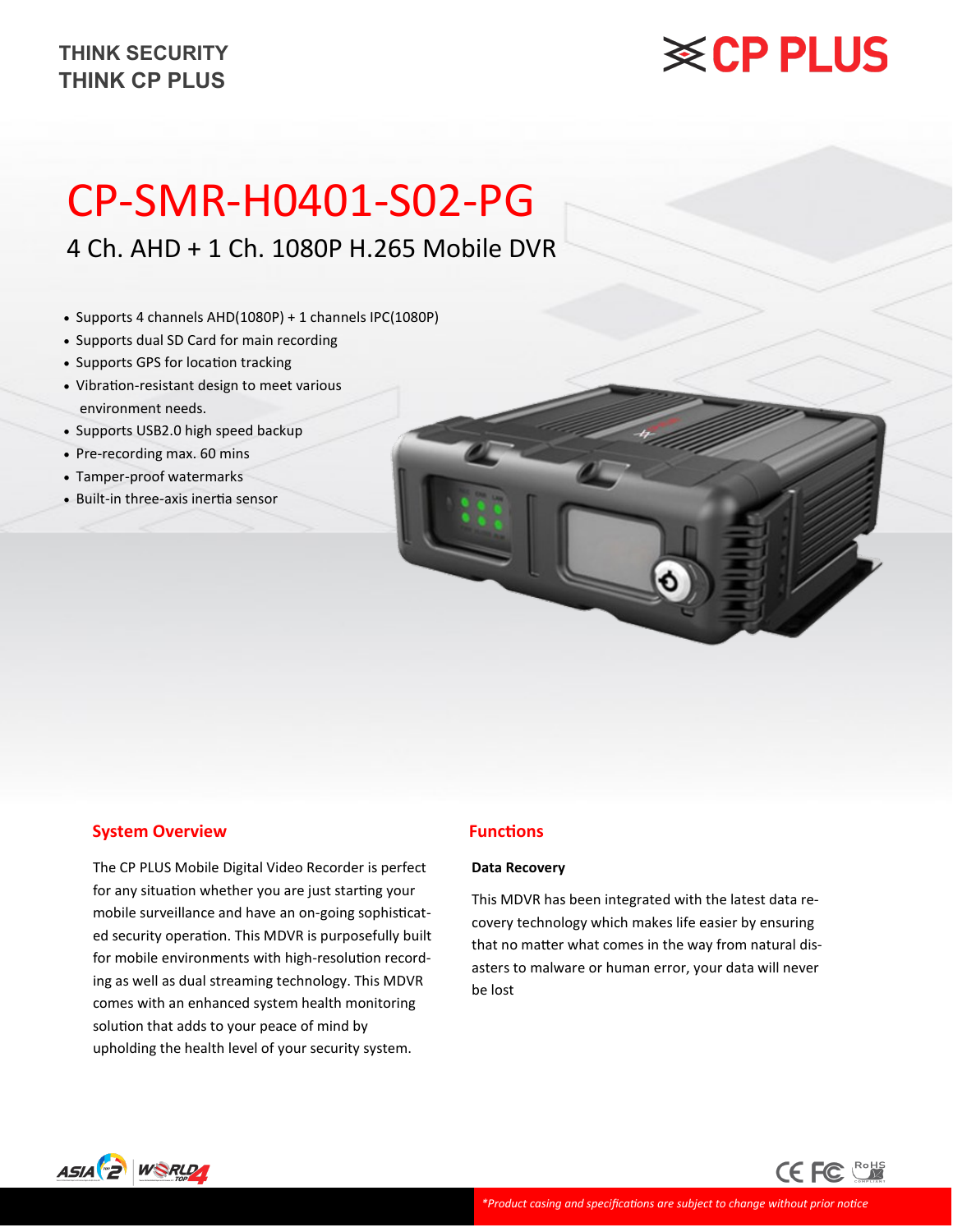# **※CP PLUS**



## CP-SMR-H0401-S02-PG 4 Ch. AHD + 1 Ch. 1080P H.265 Mobile DVR

#### **Functions**

#### **GPS**

This MDVR comes with an in-built GPS to support location tracking and relays the current location of the device in realtime to the control room.

#### **Improved Management Capabilities**

Flexible channel assignment, automatic IP addressing, dynamic camera configuration during alarm, and video management integration work together to simplify the system maintenance and management activities.

#### **Vibration Resistant**

This modern MDVR has been crafted with a vibration resistant design to prevent damage under harsh conditions or environmental pressures.

#### **H.264 Video Compression**

The most reliable video compression design, which is H.264, has been provided in this product. This technology is beneficial for minimising storage costs as well as enabling you to save on resolution and the rate of from in the video with the help of Intelligent Region Perception to detect motion in each frame.

#### **About CP PLUS**

The brand that is on its way to lead the world when it comes to the security and surveillance industry, CP PLUS, keeps bombarding the market with the most reliable range of products that have been designed carefully and methodically to automate the whole surveillance and security process, no matter how big your premises are.

It was the initiative to help the public in the area where they are the most vulnerable and to empower the sense of safety in our hearts that had conceptualized CP PLUS. And embarking on its mission to make the world a safer and more secure place has taken the brand's journey to unprecedented levels even when compared to international competitors.



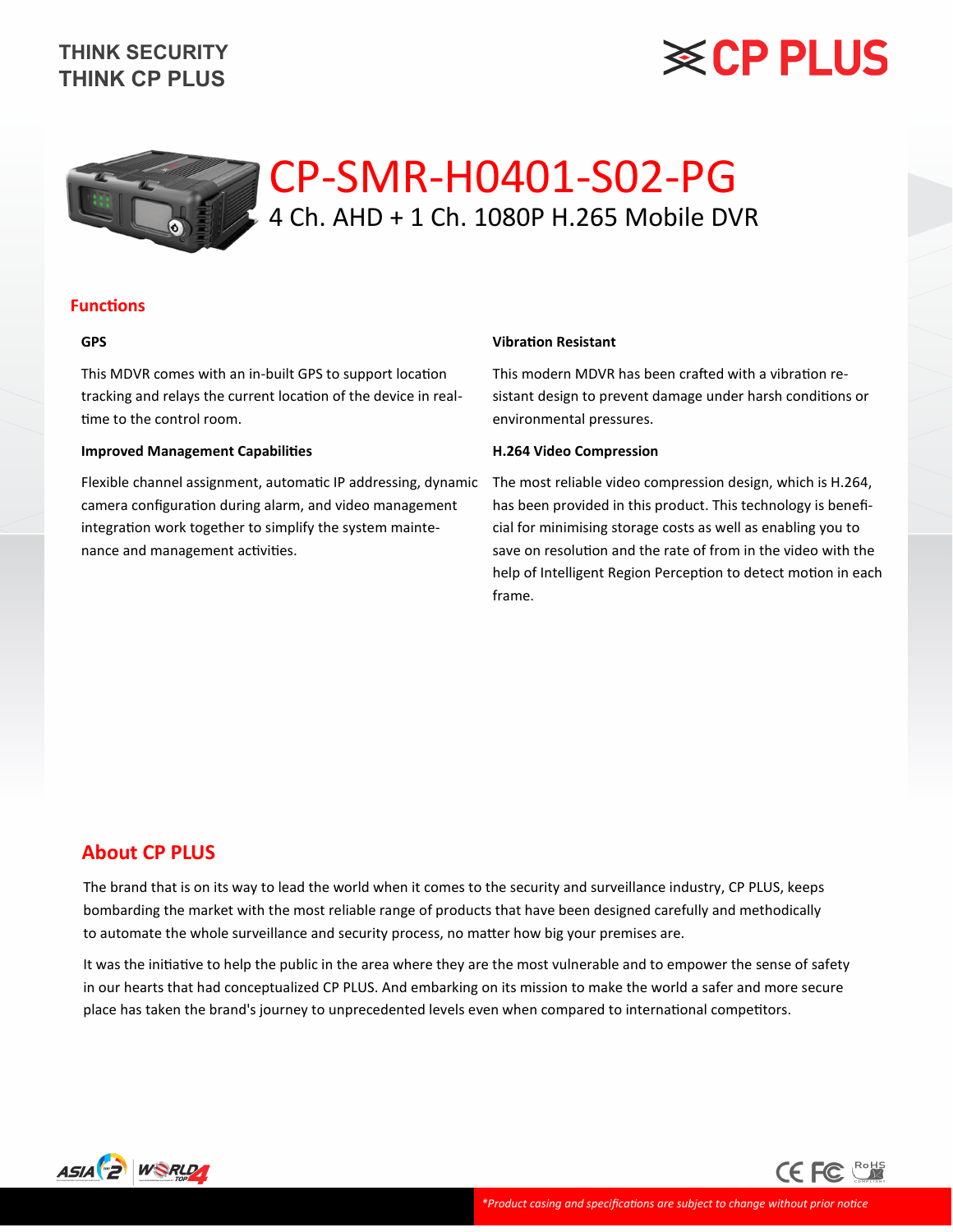# **※CP PLUS**



## CP-SMR-H0401-S02-PG 4 Ch. AHD + 1 Ch. 1080P H.265 Mobile DVR

| Feature                  | Specification                                                                                                                                                                                                                                                                                                    |
|--------------------------|------------------------------------------------------------------------------------------------------------------------------------------------------------------------------------------------------------------------------------------------------------------------------------------------------------------|
| <b>Operating System</b>  | Linux 3.18.20                                                                                                                                                                                                                                                                                                    |
| <b>Control Mode</b>      | Easy Check                                                                                                                                                                                                                                                                                                       |
| Operation Interface      | Semi-transparent GUI                                                                                                                                                                                                                                                                                             |
| Video Systems            | Electrical level: 1Vpp Impedance : 75Ω NTSC/PAL Optional                                                                                                                                                                                                                                                         |
| <b>Total Resource</b>    | 4x720P@30fps(AHD)+1x1080P@30fps(IPC)<br>4x1080P@15fps(AHD)+1x1080P@30fps(IPC)                                                                                                                                                                                                                                    |
| Video Input              | 4 channels AHD(1080P)+1 channels IPC(1080P)                                                                                                                                                                                                                                                                      |
| Video Output             | 1 channels                                                                                                                                                                                                                                                                                                       |
| <b>Recording Mode</b>    | Boot up/Manual/Schedule/Alarm                                                                                                                                                                                                                                                                                    |
| Video Compression        | H.265/H.264                                                                                                                                                                                                                                                                                                      |
| <b>Audio Compression</b> | ADPCM, G.711U                                                                                                                                                                                                                                                                                                    |
| Audio Input              | 5 Channels (1 channel IPC audio input)                                                                                                                                                                                                                                                                           |
| Audio Output             | 1 channels                                                                                                                                                                                                                                                                                                       |
| Pre-recording            | $0^{\sim}60$ minutes                                                                                                                                                                                                                                                                                             |
| Audio Signal Standard    | Electrical level: 2Vpp Input impedance: 4.7kΩ                                                                                                                                                                                                                                                                    |
| Image Resolution         | Analog: PAL: 1080P(1920X1080), 720P(1280X720), WD1(928X576), WHD1(928X288), WCIF<br>(464X288), D1(704X576), HD1(704x288), CIF(352x288)<br>NTSC:1080P(1920X1080), 720P(1280X720), WD1(928X480), WHD1(928X240), WCIF(464X240),<br>D1(704x480),HD1(704x240),CIF(352x240); Digital: 1080P(1920X1080), 720P(1280X720) |
| Display Split            | 1/4/9                                                                                                                                                                                                                                                                                                            |
| Post-recording           | 0-30 minutes                                                                                                                                                                                                                                                                                                     |
| <b>Image Quality</b>     | 1-8 levels adjustable (1 is the best)                                                                                                                                                                                                                                                                            |
| <b>OSD</b>               | GPS information, alarm, vehicle No., speed, date/time                                                                                                                                                                                                                                                            |
| <b>GPS</b>               | Location tracking, speed detection and time sync                                                                                                                                                                                                                                                                 |
| 3G/4G                    | EVDO/TD-SCDMA/WCDMA/TDD-LTE/FDD-LTE and so on                                                                                                                                                                                                                                                                    |



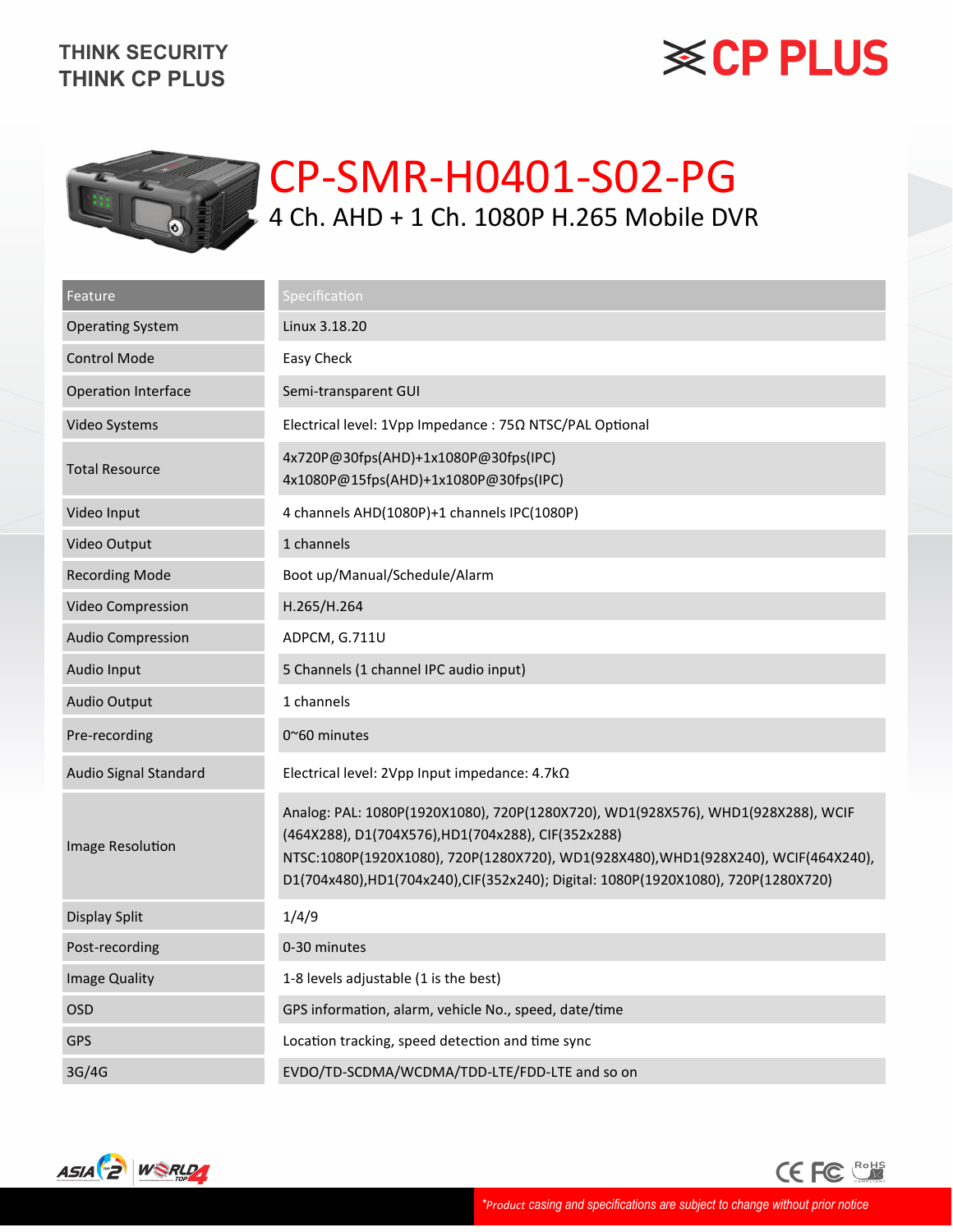# **※CP PLUS**

| Feature                              | Specification                         |
|--------------------------------------|---------------------------------------|
| G-Sensor                             | Built-in three-axis inertia sensor    |
| Sensors                              | 8 Inputs, 2 Outputs                   |
| Speed                                | 1 channel pulse speed detection       |
| Search Mode                          | Date/time, channel, event             |
| Playback Channel                     | 1 Channel                             |
| <b>USB</b>                           | USB $2.0 \times 1$                    |
| Storage                              | SD Card x 2                           |
| Ethernet                             | 6-pin M12(100M x 1, PON power supply) |
| <b>MIC</b>                           | 1 MIC interface                       |
| <b>Serial Ports</b>                  | $RS232 \times 1$                      |
| Power Input                          | <b>DC8-36V</b>                        |
| Power Output                         | 5V@500mA                              |
| Power Consumption                    | 29W                                   |
| <b>Operating Temperature</b>         | $-40^{\circ}$ C- +70 $^{\circ}$ C     |
| <b>Relatively Operating Humidity</b> | 8%~90%(no Condense)                   |
| Dimension (WxHxD)                    | 167.3mm × 146.3mm × 54.1mm            |
| Weight                               | 0.83Kg.                               |